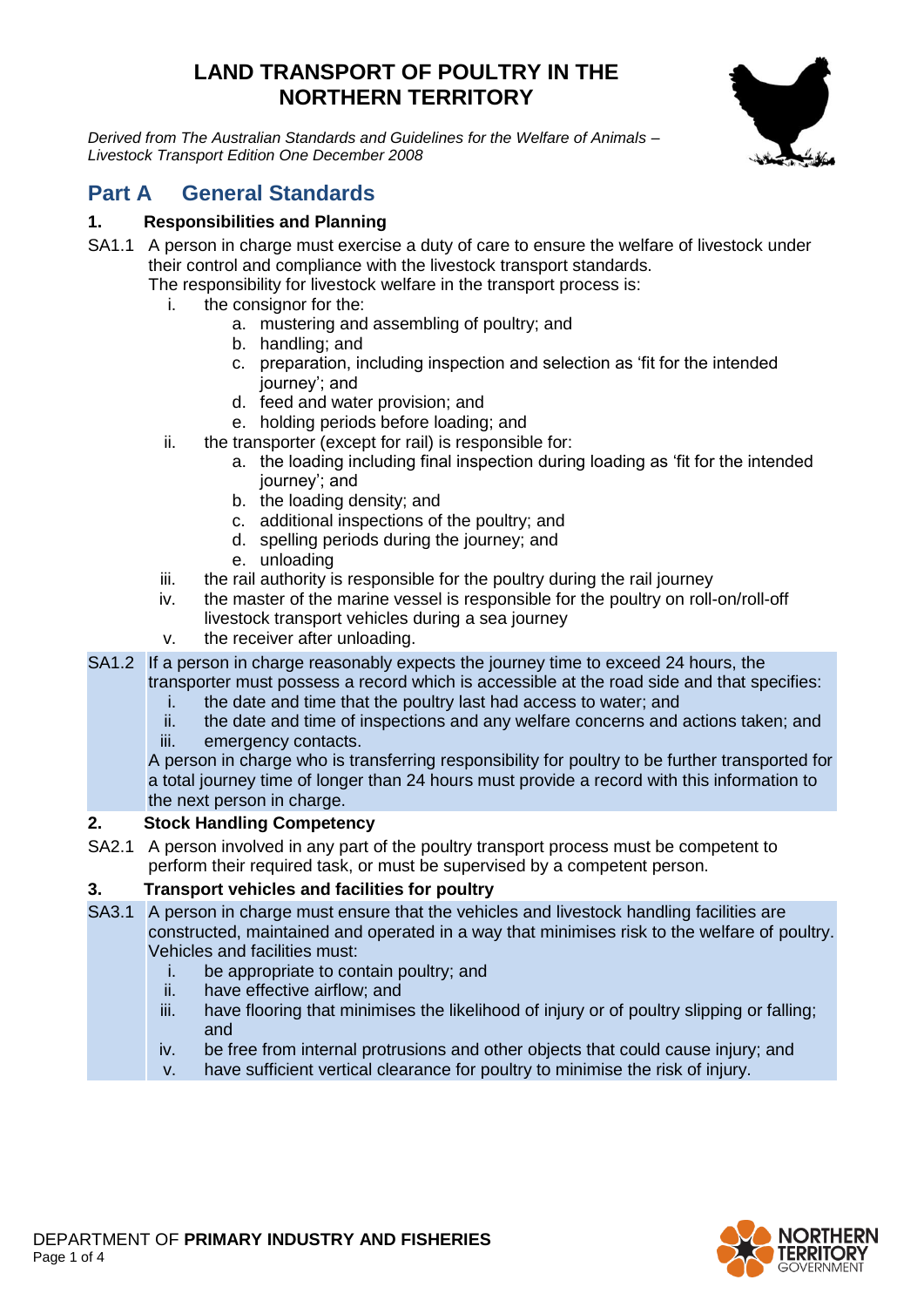## **4. Pre-transport selection of poultry**

- SA4.1 Poultry must be assessed as fit for the intended journey at every loading by a person in charge. An animal is not fit for a journey if it is:
	- i. unable to walk on its own by bearing weight on all legs; or
	- ii. severely emaciated; or
	- iii. visibly dehydrated; or
	- iv. showing visible signs of severe injury or distress; or
	- v. suffering from conditions that are likely to cause increased pain or distress during transport; or
	- vi. blind in both eyes
- SA4.2 Any animal assessed to be not fit for the intended journey must only be transported under veterinary advice.
- SA4.3 The consignor must only supply poultry that are fit for the intended journey.
- SA4.4 A person in charge must not load, nor permit to be loaded, poultry that are not fit for the intended journey except under veterinary advice. If poultry are assessed to be not fit for the intended journey before loading, a person in charge must make appropriate arrangements for their care, treatment or humane destruction at the first reasonable opportunity.

#### **5. Loading, transporting and unloading of poultry**

- SA5.2 The person in charge must manage time off water to minimise risk to the welfare of the poultry according to:
	- i. the increased risk to welfare of longer journeys close to the permitted maximum time off water; and
	- ii. the assessment of whether the poultry are fit for the remainder of the intended journey; and
	- iii. the predicted climatic conditions, especially heat or cold; and
	- iv. the class of poultry, especially if weak, pregnant, recently having given birth, lactating or immature; and
	- v. the nature of the intended journey.
- SA5.7 A person who handles poultry in the transport process must do so in a manner that is appropriate to the class, and minimises pain or injury. Specifically:
	- i. poultry must not be thrown or dropped; or
	- ii. poultry must not be struck in an unreasonable manner, punched or kicked; or
	- iii. poultry which are unable to stand must not be dragged, except in an emergency to allow safe handling, lifting, treatment or humane destruction.
- SA5.13 Upon identifying a distressed or injured animal at an inspection, a person in charge must provide or seek assistance at the first reasonable opportunity. Weak, ill or injured poultry must be identified to the person receiving them.
- SA5.14 The receiver of poultry must make arrangements at the first reasonable opportunity for separating weak, ill or injured poultry for rest and recovery, appropriate treatment, or humane destruction and disposal of dead birds.
- SA5.15 A person in charge must take reasonable steps to minimise the impact of extreme weather conditions on the welfare of poultry during the transport process.

## **6. Humane Destruction**

- SA6.1 A person in charge must ensure that humane destruction methods result in rapid loss of consciousness followed by death while unconscious.
- SA6.2 A person in charge must ensure moribund poultry are humanely destroyed by a competent person or under the direct supervision of a competent person at the first reasonable opportunity.
- SA6.3 If a competent person is not immediately available to humanely destroy poultry, the person in charge must arrange for a competent person to carry out the procedure at the first reasonable opportunity; unless it is in the welfare interest of the animal and a competent person is not immediately available, and the person considers they have the capability to destroy the bird.
- SA6.4 A person humanely destroying poultry must take reasonable action to confirm they are dead.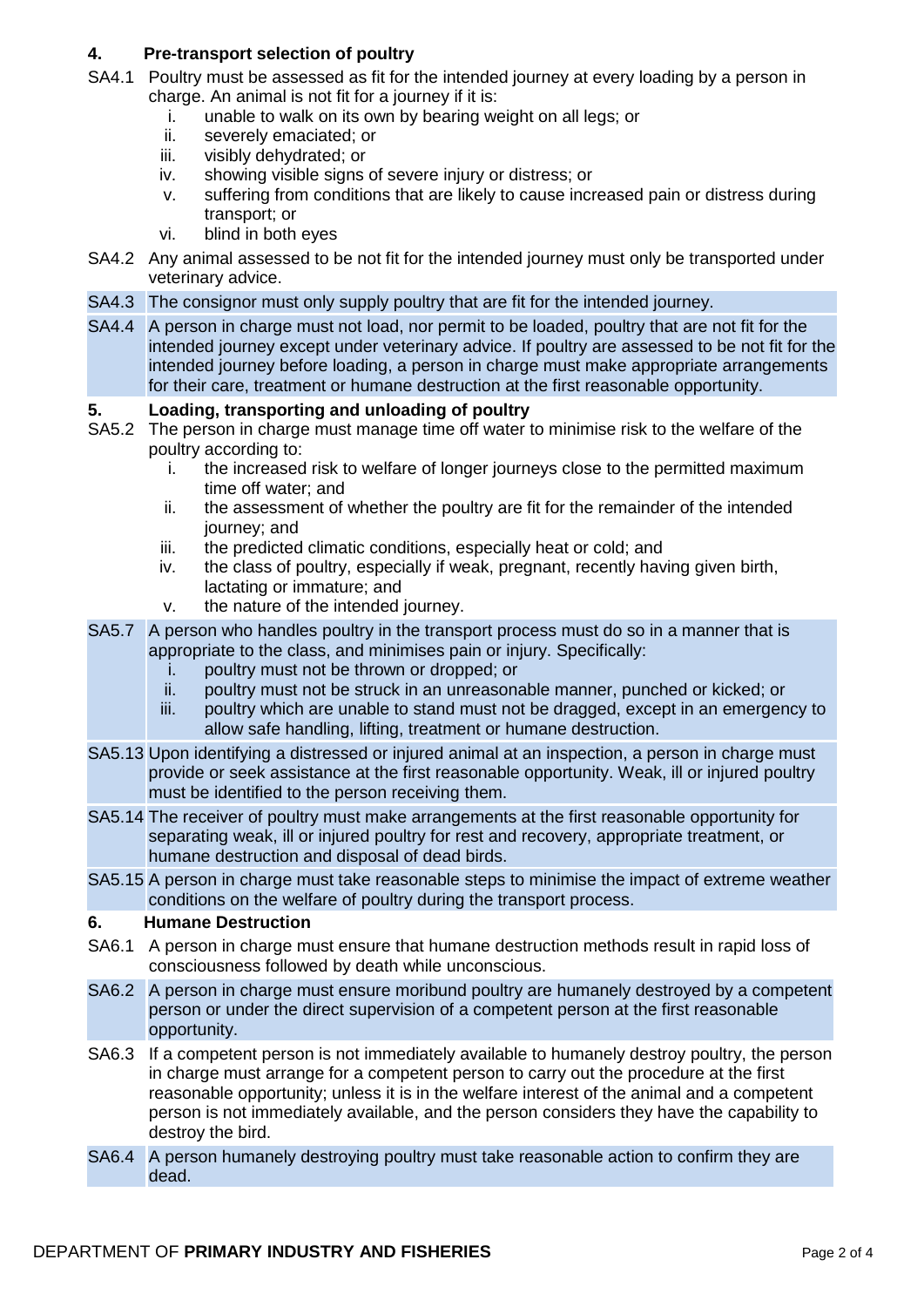# **Part B Poultry Specific Standards**

SB10.1 A person in charge must ensure time off water does not exceed the time periods given below for each class of poultry:

| <u>solow ior oddir oldos or poditry.</u>                                                                                                                                                                                                                                                                                                                                                                                                                                              |  |
|---------------------------------------------------------------------------------------------------------------------------------------------------------------------------------------------------------------------------------------------------------------------------------------------------------------------------------------------------------------------------------------------------------------------------------------------------------------------------------------|--|
| <b>Maximum time off water</b><br><b>Class</b><br>(hours)                                                                                                                                                                                                                                                                                                                                                                                                                              |  |
| 24<br>Poultry                                                                                                                                                                                                                                                                                                                                                                                                                                                                         |  |
| <b>Chicks</b><br>60a following take off b                                                                                                                                                                                                                                                                                                                                                                                                                                             |  |
| a Normal allowable time off water is 72 hours, allowing 12 hours for hatching time<br>before removal (take off) from hatchery.<br>b Water-deprivation time allowed can be up to 72 hours following take-off of<br>provided with hydrating material in the transport container.                                                                                                                                                                                                        |  |
| SB10.2 A consignor must ensure poultry over four days old have reasonable access to food<br>within the 12 hours before assembly for transport.                                                                                                                                                                                                                                                                                                                                        |  |
| SB10.3 A person in charge must ensure that poultry, excluding chicks are not held in containers<br>for more than 24 hours, unless provided with reasonable access to feed, water and<br>shelter.                                                                                                                                                                                                                                                                                      |  |
| SB10.4 A person transporting poultry in containers must ensure that the containers are:<br>lifted and placed with care; and<br>I.<br>ii.<br>positioned on the vehicle in an upright position without excessive tilting; and<br>not dropped or thrown; and<br>iii.<br>securely attached to the vehicle; and<br>iv.<br>suitable for the purpose of transporting<br>V.                                                                                                                   |  |
| SB10.5 The consignor must ensure poultry with broken legs or poultry that are unable to walk are<br>not transported.                                                                                                                                                                                                                                                                                                                                                                  |  |
| SB10.6 A person must not lift or carry poultry by the head, neck, wings, feathers or tail feathers<br>unless otherwise supported by the breast. Exceptions are permitted for:<br>chicken breeder birds and adult geese, which may be lifted and carried by the base<br>i.<br>of both wings<br>turkeys, which may be lifted by the tail feathers and neck or by a leg and a wing<br>ii.<br>ducks, which may be lifted and carried by their necks or by the base of both wings.<br>iii. |  |
| SB10.7 Legs of poultry must not be ties together                                                                                                                                                                                                                                                                                                                                                                                                                                      |  |
| SB10.8 The transporter must take reasonable action to minimise the risk to the welfare of<br>chicks from chilling And overheating and chicks must be placed in a suitable brooding<br>environment after arrival and within 72 hours of take-off.                                                                                                                                                                                                                                      |  |

#### **\* Standards highlighted will be regulated under the NT** *Livestock Regulations*